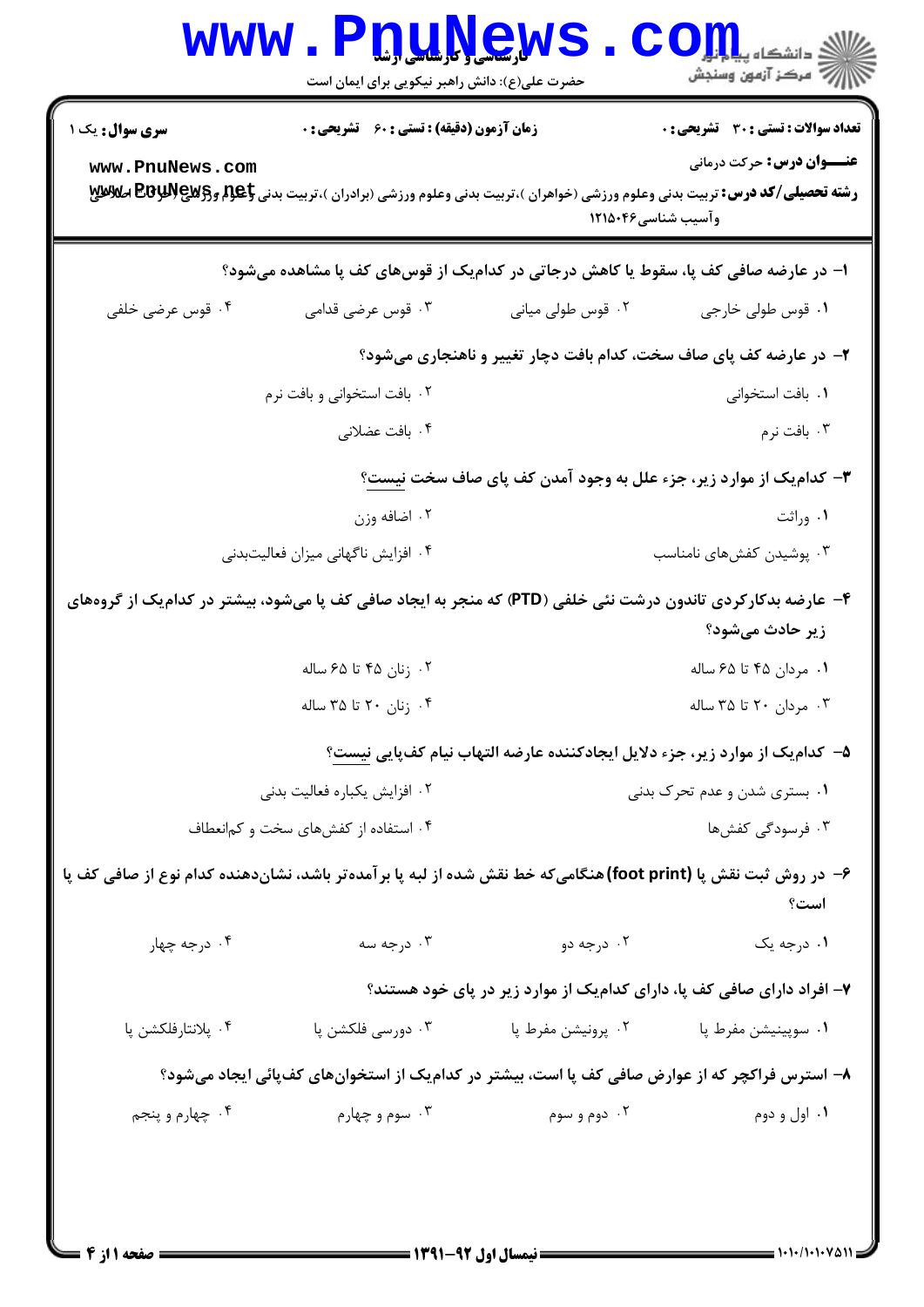|                        | www.P <u>nuŅe</u> ws<br>حضرت علی(ع): دانش راهبر نیکویی برای ایمان است                                  |                      | ي<br>د انشڪاه پيام <mark>پ</mark> ر<br>أأزاته مركز آزمون وسنجش                                                                               |
|------------------------|--------------------------------------------------------------------------------------------------------|----------------------|----------------------------------------------------------------------------------------------------------------------------------------------|
| <b>سری سوال : ۱ یک</b> | زمان آزمون (دقیقه) : تستی : 60 ٪ تشریحی : 0                                                            |                      | <b>تعداد سوالات : تستی : 30 ٪ تشریحی : 0</b>                                                                                                 |
| www.PnuNews.com        |                                                                                                        |                      | <b>عنـــوان درس:</b> حرکت درمانی                                                                                                             |
|                        |                                                                                                        | وآسيب شناسي12156     | <b>رشته تحصیلی/کد درس:</b> تربیت بدنی وعلوم ورزشی (خواهران )،تربیت بدنی وعلوم ورزشی (برادران )،تربیت بدنی <b>باطبم وکرللالاتی اصلالاتی ا</b> |
|                        | ۹– در روش استفاده از گونیامتر جهت تشخیص انگشت شست کج، زمانیکه زاویه بین محور بند اول انگشت شست و اولین |                      |                                                                                                                                              |
|                        | استخوان کفپائی به چه میزان باشد، عارضه انگشت شست کج تشخیص داده میشود؟                                  |                      |                                                                                                                                              |
| ۰۴ بیشتر از نه درجه    | ۰۳ بیشتر از هفت درجه                                                                                   | ۰۲ بیشتر از پنج درجه | ۰۱ بیشتر از سه درجه                                                                                                                          |
|                        |                                                                                                        |                      | +ا− در عارضه انگشت چکشی (Hammer toe) به <i>ت</i> رتیب مفصل کفپائی−بند انگشتی و مفصل بین بند اول و دوم انگشتان پا                             |
|                        |                                                                                                        |                      | در چه حالتی قرار میگیرند؟                                                                                                                    |
|                        | ۰۲ آبداکشن- آداکشن                                                                                     |                      | ٠١ هايپراكستنشن- فلكشن                                                                                                                       |
|                        | ۴. آداکشن- آبداکشن                                                                                     |                      | ۰۳ فلکشن- هایپراکستنشن                                                                                                                       |
|                        | 11– یکی از دلایل اصلی عارضه التهاب استخوانهای کنجدی در سر اولین استخوان کفپائی کدام است؟               |                      |                                                                                                                                              |
|                        | ۰۲ تغذیه بد                                                                                            |                      | ٠١ فعاليت بيش از حد                                                                                                                          |
|                        | ۰۴ بیماریهای متابولیکی                                                                                 |                      | ۰۳ فعالیت کم                                                                                                                                 |
|                        |                                                                                                        |                      | ۱۲– در عارضه نوروم مورتون عصب بین کدام یک از استخوانهای کفپائی تحت فشار قرار میگیرد و باعث ایجاد درد میشود؟                                  |
| ۰۴ چهارم و پنجم        | ۰۳ سوم و چهارم                                                                                         | ۰۲ دوم و سوم         | ۰۱ اول و دوم                                                                                                                                 |
|                        |                                                                                                        |                      | ۱۳- نقش حمایتکنندههای قوس کفپائی و ابزارهای ارتوتیک در درمان صافی کف پا کدام است؟                                                            |
|                        | ۰۲ بهبود دائمی                                                                                         |                      | ۰۱ نقش روانی                                                                                                                                 |
|                        | ۰۴ کاهش درد و خستگی                                                                                    |                      | ۰۳ نقشی ندارند                                                                                                                               |
|                        |                                                                                                        |                      | ۱۴– یکی از تمرینات رایج که توسط پزشکان برای تقویت عضلات درونپائی توصیه میشود، کدام است؟                                                      |
|                        | ۰۲ جهش کردن                                                                                            |                      | ۰۱ دويدن                                                                                                                                     |
|                        | ۰۴ کشش پنجه پا                                                                                         |                      | ۰۳ جمع کردن حوله با پا                                                                                                                       |
|                        |                                                                                                        |                      | ۱۵– کدام یک از فعالیتهای زیر، برای افرادی که دارای صافی کف پا هستند، مناسب نیست؟                                                             |
|                        | ۰۲ راه رفتن روی شن و ماسه                                                                              |                      | ۰۱ فعالیتهای استقامتی و پرشی                                                                                                                 |
|                        | ۰۴ شنای آزاد و قورباغه                                                                                 |                      | ۰۳ دوچرخەسوارى                                                                                                                               |
|                        |                                                                                                        |                      | ۱۶- در کدام یک از روشهای جراحی جهت درمان کف پای صاف سخت، تاندون درشتنی خلفی را به صورت مصنوعی به<br>برآمدگی استخوان ناوی پیوند میدهند؟       |
| ۰۴ روش بسته            | ۰۳ روش کیدنر                                                                                           | ۰۲ استئوتومی         | ۰۱ روش دورهام                                                                                                                                |
|                        |                                                                                                        |                      |                                                                                                                                              |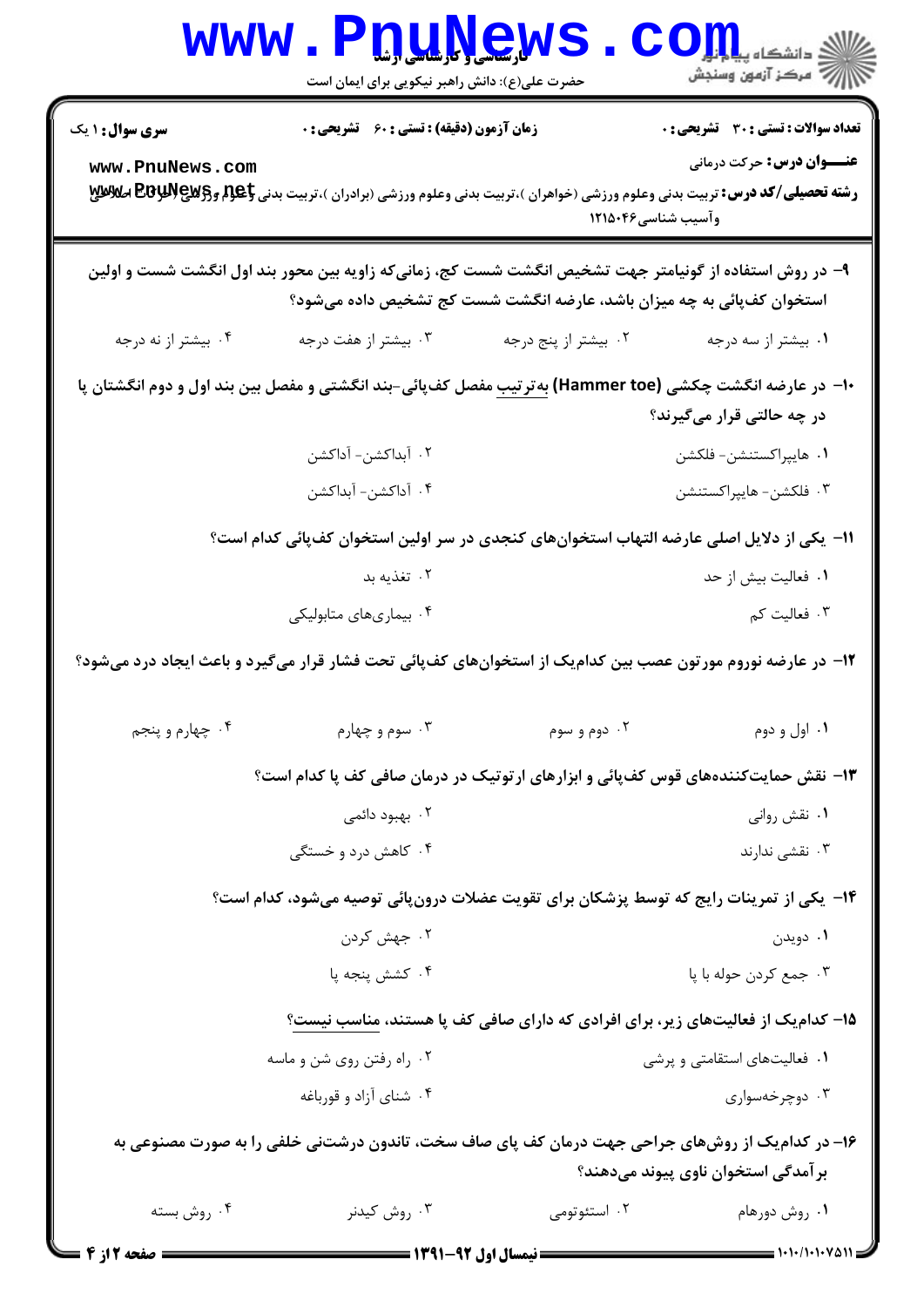| <b>سری سوال : ۱ یک</b>          | زمان آزمون (دقیقه) : تستی : 60 ٪ تشریحی : 0                                                                                                 |                 | تعداد سوالات : تستى : 30 ٪ تشريحي : 0                            |
|---------------------------------|---------------------------------------------------------------------------------------------------------------------------------------------|-----------------|------------------------------------------------------------------|
| www.PnuNews.com                 | <b>رشته تحصیلی/کد درس:</b> تربیت بدنی وعلوم ورزشی (خواهران )،تربیت بدنی وعلوم ورزشی (برادران )،تربیت بدنی <b>باط[ و BGلل BBY اصلالالالا</b> |                 | <b>عنـــوان درس:</b> حرکت درمانی<br>وآسيب شناسي۱۲۱۵۰۴۶           |
|                                 | ۱۷– پوشیدن دمپایی در زمان دوش گرفتن یا راه رفتن در استخرهای شنا، باعث پیشگیری کدامیک از مشکلات زیر میشود؟                                   |                 |                                                                  |
|                                 | ۰۲ عارضه انگشت چنگالی                                                                                                                       |                 | ٠١ عارضه بونيون                                                  |
|                                 | ۰۴ عارضه انگشت چکشی                                                                                                                         |                 | ۰۳ عارضه پای ورزشکاران                                           |
|                                 | ۱۸− کمردرد (Back pain)بیشتر در کدام قسمت از ستون فقرات و به چه علتی رخ میدهد؟                                                               |                 |                                                                  |
| ۰۲ مهرههای گردنی- تحمل وزن کمتر |                                                                                                                                             |                 | ۰۱ مهرههای گردنی- تحمل وزن بیشتر                                 |
|                                 | ۰۴ مهرههای کمری- تحمل وزن بیشتر                                                                                                             |                 | ۰۳ مهرههای کمری - تحمل وزن کمتر                                  |
|                                 | ۱۹- در کدام عارضه درد در پشت پا و یا قسمت بیرون ران ایجاد شده و ممکن است در تمام پا احساس شود؟                                              |                 |                                                                  |
| ۰۴ عارضه پشت صاف                | ۰۳ عارضه لوردوزيس                                                                                                                           | ۰۲ عارضه سیاتیک | ٠١ عارضه اسكوليوزيس                                              |
|                                 | +۲- فتق دیسک در کدام ناحیه از ستون فقرات موجب انتشار درد به بازوان و حتی انگشتان دست میشود؟                                                 |                 |                                                                  |
| ۰۴ ناحيه گردن                   | ۰۳ ناحیه پشتی                                                                                                                               | ۰۲ ناحیه کمری   | ۰۱ ناحیه خاجی                                                    |
|                                 | <b>۳۱</b> - در کدام عارضه در ناحیه ستون فقرات ماده درون دیسک به داخل فضای بین مهرهای کشیده میشود و ریشههای عصبی                             |                 | استخوان خاجی را تحت فشار قرار میدهد؟                             |
| ۰۴ استئوپروز                    | ۰۳ سندرم دم اسبی                                                                                                                            | ۰۲ اسپونديلوليز | ٠١ فيبروميالژيا                                                  |
|                                 |                                                                                                                                             |                 | ۲۲- کدام یک از موارد زیر، جزء دلایل مستقیم ایجاد کمردرد نیست؟    |
|                                 | ۰۲ پوکی استخوان                                                                                                                             |                 | ۰۱ بلندکردن اشیاء سنگین                                          |
|                                 | ۰۴ کشیدن سیگار                                                                                                                              |                 | ۰۳ ضربه                                                          |
|                                 |                                                                                                                                             |                 | <b>۲۳</b> - مهم ترین دلیل ایجاد کمردرد در دوران حاملگی کدام است؟ |
|                                 | ۰۲ تغییرات هورمونی                                                                                                                          |                 | ۰۱ تغییر مرکز ثقل بدن                                            |
| ۰۴ تغییرات هورمونی و مرکز ثقل   |                                                                                                                                             |                 | ۰۳ سوء تغذیه                                                     |
|                                 | ۲۴- درکدام یک از حالتهای زیر بیشترین فشار بر ستون مهرهها وارد شده و احتمال فتق دیسک وجود دارد؟                                              |                 |                                                                  |
| ۰۴ خم شدن به جلو                | ۰۳ خوابیده                                                                                                                                  | ۰۲ ایستاده      | ۰۱ نشسته                                                         |